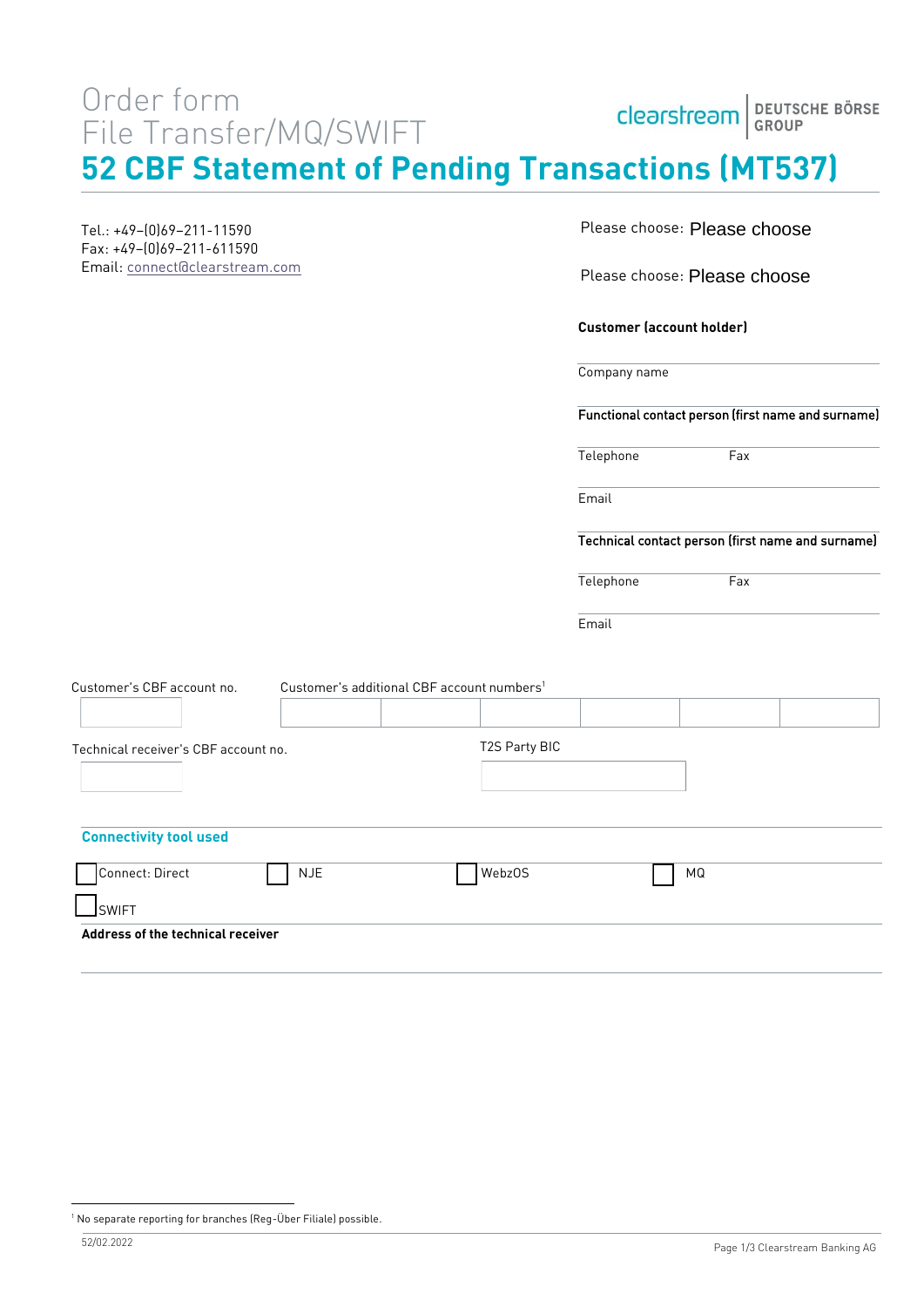Please define the required selection criteria in the following tables. In table 1, the reporting can be freely defined. Table 2 uses predefined selection criteria following the recommended setup. Possible values for the fields Query type/Reporting type/Selection and Business type are described in the attached Appendix. It is mandatory to define a Creation time of the wanted query information by marking the concerning column(s) of the according row.

|                                 | Table 1 – Free report setup                    |                      |                 |                            |                            |                                           |                            |                |                                   |                                |                               |                              |                           |                            |                            |                            |                            |                            |                            |
|---------------------------------|------------------------------------------------|----------------------|-----------------|----------------------------|----------------------------|-------------------------------------------|----------------------------|----------------|-----------------------------------|--------------------------------|-------------------------------|------------------------------|---------------------------|----------------------------|----------------------------|----------------------------|----------------------------|----------------------------|----------------------------|
| <b>Query</b>                    | <b>Reporting</b>                               | Selec-               | <b>Reported</b> |                            | <b>Creation time</b>       |                                           |                            |                |                                   |                                |                               |                              |                           |                            |                            |                            |                            |                            |                            |
| type                            | type                                           | tion                 | days            |                            |                            |                                           |                            |                |                                   |                                |                               |                              |                           |                            |                            |                            |                            |                            |                            |
|                                 |                                                | <b>Activity Flag</b> |                 |                            |                            |                                           |                            |                |                                   |                                |                               |                              |                           |                            |                            |                            |                            |                            |                            |
| (Receipt of empty files yes/no) |                                                |                      |                 | Please                     |                            | Please Please Please Please Please Please |                            |                |                                   |                                | Pleas Pleas Pleas Pleas Pleas |                              |                           |                            |                            | Please                     |                            | Please Please Please       |                            |
|                                 | In MT537:                                      |                      | Not older       |                            |                            |                                           |                            |                |                                   |                                |                               |                              |                           |                            |                            |                            |                            |                            |                            |
|                                 | :70E::TRDE//QRYR                               |                      | than x          |                            |                            |                                           |                            |                |                                   |                                |                               |                              |                           |                            |                            |                            |                            |                            |                            |
|                                 | $Q02-1A$                                       |                      | business        |                            |                            |                                           |                            |                |                                   |                                |                               |                              |                           |                            |                            |                            |                            |                            |                            |
|                                 | (sample: query type 02 -<br>reporting type 1A) |                      | days            |                            |                            |                                           |                            |                |                                   |                                |                               |                              |                           |                            |                            |                            |                            |                            |                            |
|                                 |                                                |                      |                 | 05:00 (QY0500)<br>J%64LC7% | 06:00 (QY0600)<br>J%64MC7% | 07:30 (QY0730)<br>J%640C7%                | 08:00 (QY0800)<br>J%641C7% | (0060XD) 00:60 |                                   | J%646C7%                       | 12:00 (QY1200)<br>1%64EC7%    | $12:45$ (QY1245)<br>1%64NC7% | 13:30 (QY1330)<br>%648C7% | 15:30 (QY1530)<br>1%64PC7% | 16:00 (QY1600)<br>J%649C7% | 17:00 (QY1700)<br>J%64FC7% | 18:00 (QY1800)<br>J%643C7% | 21:30 (QY1945)<br>J%644C7% | 02:00 (QY2300)<br>J%647C7% |
|                                 |                                                |                      |                 |                            |                            |                                           |                            |                | <b>J%645C7%</b><br>10:30 (QY1030) | $J\%642C7\%$<br>11:15 (QY1115) |                               |                              |                           |                            |                            |                            |                            |                            |                            |
|                                 |                                                | Please choose        |                 |                            |                            |                                           |                            |                |                                   |                                |                               |                              |                           |                            |                            |                            |                            |                            |                            |
|                                 |                                                | Please choose        |                 |                            |                            |                                           |                            |                |                                   |                                |                               |                              |                           |                            |                            |                            |                            |                            |                            |
|                                 |                                                | Please choose        |                 |                            |                            |                                           |                            |                |                                   |                                |                               |                              |                           |                            |                            |                            |                            |                            |                            |
|                                 |                                                | Please choose        |                 |                            |                            |                                           |                            |                |                                   |                                |                               |                              |                           |                            |                            |                            |                            |                            |                            |
|                                 |                                                | Please choose        |                 |                            |                            |                                           |                            |                |                                   |                                |                               |                              |                           |                            |                            |                            |                            |                            |                            |
|                                 |                                                | Please choose        |                 |                            |                            |                                           |                            |                |                                   |                                |                               |                              |                           |                            |                            |                            |                            |                            |                            |

#### **Table 2** – **Recommended report setup**

| <b>Business type</b> | <b>Selection</b> | <b>Reported</b><br>days                 |                                               | <b>Creation time (Activity Flag always yes)</b>   |                                                                       |                                     |                                     |                                         |                                                                                                           |                                |                                                           |                                           |                                                              |                                                                     |                                                          |                                                                        |                                                    |                                                                |
|----------------------|------------------|-----------------------------------------|-----------------------------------------------|---------------------------------------------------|-----------------------------------------------------------------------|-------------------------------------|-------------------------------------|-----------------------------------------|-----------------------------------------------------------------------------------------------------------|--------------------------------|-----------------------------------------------------------|-------------------------------------------|--------------------------------------------------------------|---------------------------------------------------------------------|----------------------------------------------------------|------------------------------------------------------------------------|----------------------------------------------------|----------------------------------------------------------------|
|                      |                  | Not older<br>than x<br>business<br>days | (0.00500)<br>C7%<br><u>ခု</u><br>1%64L<br>မ္မ | 600)<br><b>CXD</b><br>7%<br>ŹΡ<br>່ອ<br>1%6.<br>Š | $\overline{30}$<br>5<br>ē<br>7%<br>J%640C<br>ౚ<br>m<br>G <sub>7</sub> | (0.0800)<br>7%<br>∘<br>08:0<br>1%64 | (0.0600)<br>7%<br>1%645<br>9.<br>S° | (QY1030)<br>7%<br>120<br>నె<br>ë<br>%6. | $\overline{\mathfrak{w}}$<br>$\overline{ }$<br>$\overline{\phantom{0}}$<br>NQ<br>7%<br>46C<br>ഥ<br>₽<br>% | (QY1200)<br>4EC7%<br>2:00<br>% | 245)<br>(QY)<br>C7%<br>45<br>%64N<br>œ.<br>$\overline{N}$ | (QY1330)<br>7%<br>3:30<br>48C<br>1%6<br>一 | 530)<br>IAD)<br>J%64PC7%<br>5:30<br>$\overline{\phantom{0}}$ | 600)<br>ίāλ<br>7%<br>49C<br>6:00<br>1%6<br>$\overline{\phantom{0}}$ | 700)<br>$\mathfrak{S}$<br>7%<br>ຸຣຸ<br>4<br>వ్<br>r<br>↽ | 800)<br>$\tilde{\mathbf{g}}$<br>7%<br>ຸຣຸ<br>$\infty$<br>$\frac{5}{6}$ | 45)<br>$\sim$<br>$\tilde{g}$<br>7%<br>Ρç<br>$\sim$ | (QY2300)<br>:7%<br>$\circ$<br>0<br>47<br><u>ي</u><br>1%6<br>20 |
| Please choose        | Please choose    |                                         |                                               |                                                   |                                                                       |                                     |                                     |                                         |                                                                                                           |                                |                                                           |                                           |                                                              |                                                                     |                                                          |                                                                        |                                                    |                                                                |
| Please choose        | Please choose    |                                         |                                               |                                                   |                                                                       |                                     |                                     |                                         |                                                                                                           |                                |                                                           |                                           |                                                              |                                                                     |                                                          |                                                                        |                                                    |                                                                |
| Please choose        | Please choose    |                                         |                                               |                                                   |                                                                       |                                     |                                     |                                         |                                                                                                           |                                |                                                           |                                           |                                                              |                                                                     |                                                          |                                                                        |                                                    |                                                                |

### **Validity**

 $\_$ 

The message configuration defined here shall be valid from

**(at the earliest one week after submission of this order)**